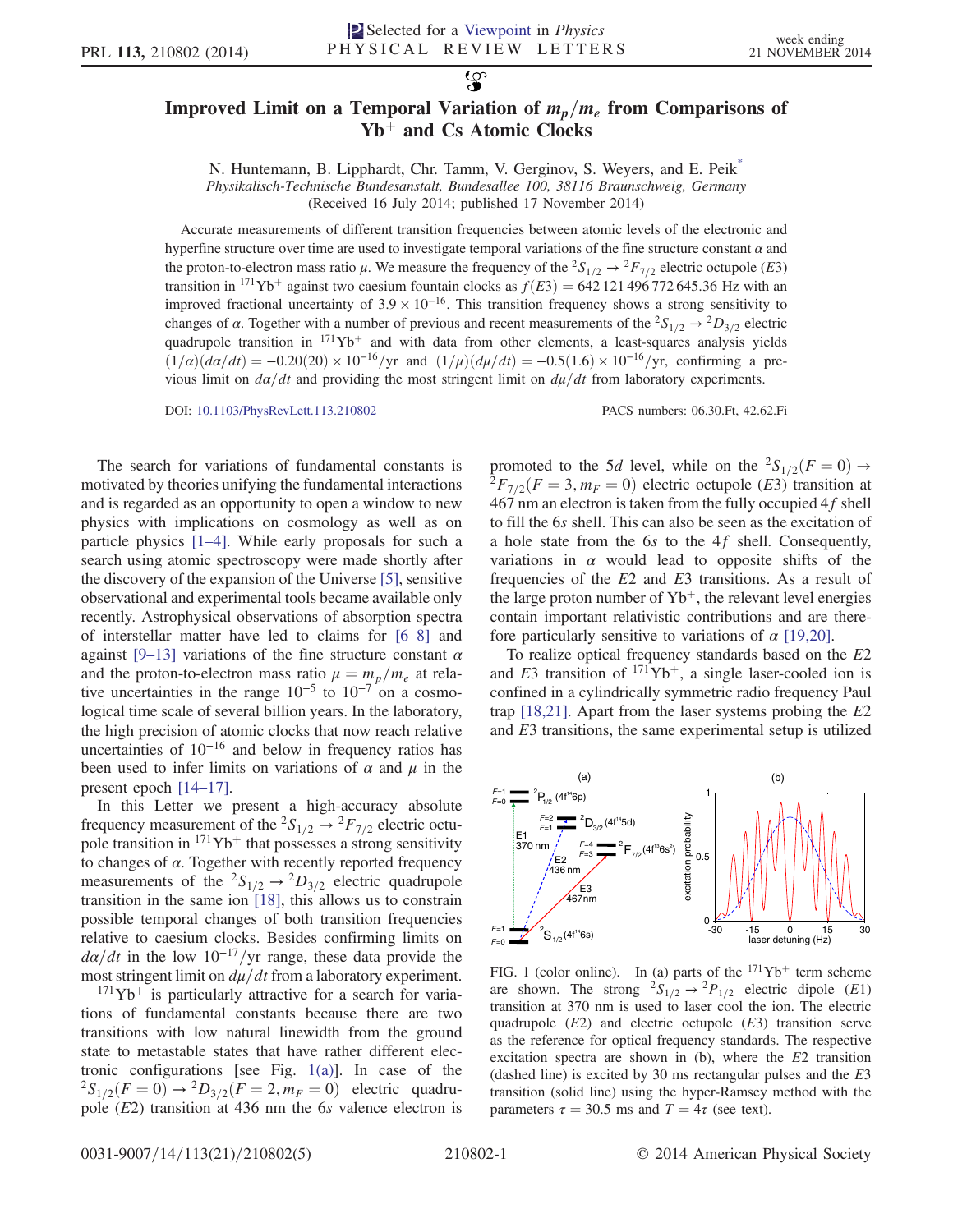for both standards. Laser cooling is performed on the strong  ${}^{2}S_{1/2} \rightarrow {}^{2}P_{1/2}$  electric dipole transition at 370 nm, while a repump laser at 935 nm prevents population trapping in the  $^{2}D_{3/2}(F = 1)$  state due to spontaneous decay from the  $^{2}P_{1/2}$  level. Each measurement cycle starts with a 15 ms period of laser cooling followed by optical pumping to the  ${}^{2}S_{1/2}(F = 0)$  ground state. The stronger magnetic field applied during laser cooling is reduced to 3.58(1)  $\mu$ T at one of three orientations that are mutually orthogonal with an uncertainty of  $\leq 1^{\circ}$ . This enables an efficient cancellation of tensorial shifts [\[22\]](#page-3-8). Under these conditions, the reference transition is interrogated by the probe laser, while mechanical shutters block the cooling laser and the repump laser beams. Successful excitation to the excited state is indicated by the absence of fluorescence at the beginning of the subsequent cooling period. The E2 transition is probed by single 30 ms long rectangular probe laser pulses and the resulting spectrum is depicted in Fig. [1\(b\)\(](#page-0-0)dashed line). Because of the natural lifetime of 52.7(2.4) ms of the  ${}^{2}D_{3/2}$ level [\[23\]](#page-3-9), the maximum resonant excitation probability is limited to about 80%. The realization of a frequency standard based on the E2 transition with a fractional systematic uncertainty of  $1.1 \times 10^{-16}$  and a measurement of the transition frequency versus caesium fountain clocks with a total relative uncertainty of  $5.2 \times 10^{-16}$  are discussed in detail in Ref. [\[18\].](#page-3-6)

The extraordinary long natural lifetime of the  ${}^{2}F_{7/2}$  state on the order of years [\[24\]](#page-3-10) permits an observation of the transition with a linewidth essentially determined by the frequency instability of the probe laser system. Because of the extremely small oscillator strength of the octupole transition, its excitation requires particularly high spectral power density. The required intensity leads to nonresonant couplings to higher-lying levels and thereby introduces a significant light shift of the transition frequency. In a first realization of an optical frequency standard based on the E3 transition, real-time extrapolation to zero probe laser intensity was used to cancel this shift [\[21\]](#page-3-11). The achieved relative uncertainty due to the light shift of  $0.42 \times 10^{-16}$ can be significantly reduced by application of a generalized Ramsey scheme [\[25,26\].](#page-3-12) Here, the effect of the light shift is compensated for by a step of the probe laser frequency that approximates the light shift during the interaction periods and a third echo-type pulse between the Ramsey pulses suppresses the linear dependence of the position of the central fringe on the light shift. The calculated line shape of the excitation spectrum for a Ramsey pulse duration of  $\tau =$ 30.5 ms and a free evolution period  $T = 4\tau$  is shown in Fig. [1\(b\)](#page-0-0) (solid line). As proposed in Ref. [\[26\],](#page-3-13) the efficient suppression of the light shift can be ensured by interleaved measurements with single-pulse Rabi spectroscopy. With this technique and by averaging the realized frequency for three orthogonal orientations of the magnetic field to cancel tensorial shift effects, the previously reported systematic uncertainty of  $0.71 \times 10^{-16}$  [\[21\]](#page-3-11) has been reduced to  $0.50 \times 10^{-16}$ . This total systematic uncertainty is essentially determined by the uncertainty of the quadratic Stark shift induced by thermal radiation at room temperature.

The frequency of the unperturbed  ${}^{2}S_{1/2}(F = 0) \rightarrow {}^{2}F_{7/2}(F = 3, m_F = 0)$  transition has been measured versus the two caesium fountain clocks CSF1 and CSF2 of our laboratory [\[27,28\]](#page-3-14) by means of a fiber laser based frequency comb [\[29\]](#page-3-15). To enhance the frequency stability of CSF2, a microwave dielectric resonator oscillator serving as the local oscillator for CSF2 was stabilized using the E3 probe laser system [\[18,29,30\].](#page-3-6) The total measurement time of 350 000 s results in relative statistical uncertainties of  $2.5 \times 10^{-16}$  and  $2.0 \times 10^{-16}$  for the measurements with CSF1 and CSF2. The systematic uncertainties of the caesium fountains are  $7.3 \times 10^{-16}$  for CSF1 and  $4.0 \times$ 10<sup>−</sup><sup>16</sup> for CSF2. Averaging the two measured frequencies and combining the respective uncertainties with the  $0.50 \times$ 10<sup>−</sup><sup>16</sup> uncertainty of the optical standard yields the frequency of the unperturbed octupole transition as  $f(E3) = 642 121 496 772 645.36(25)$  Hz. The individual results of  $f(E3)-0.17(50)$  Hz and  $f(E3)+0.07(29)$  Hz of CSF1 and CSF2 are in very good agreement. The new measurement of  $f(E3)$  reduces the uncertainty by more than a factor of 2 in comparison to our previously reported value [\[21\]](#page-3-11), constituting one of the most precise measurements of optical transition frequencies [\[31,32\]](#page-3-16).

For the analysis of the clock comparisons in terms of variations of dimensionless fundamental constants, we use the following parametrization of the atomic transition frequencies [\[1\]:](#page-3-1) The optical transition frequency between levels of the electronic structure can be written as

$$
f = cR_{\infty}CF(\alpha),\tag{1}
$$

and, similarly, the hyperfine structure transition frequency as

$$
f_H = \alpha^2 c R_\infty C_H F_H(\alpha) G(\mu_N/\mu_B). \tag{2}
$$

The Rydberg frequency  $cR_{\infty} = m_e e^4/(8\epsilon_0^2 h^3)$  gives the nonrelativistic energy scaling of electronic transitions in atoms and molecules and therefore cancels in frequency ratio measurements of atomic clocks. The numerical factors C and  $C_H$  describe the nonrelativistic atomic structure. They depend on the quantum numbers characterizing the state and are assumed to be constant. The dimensionless functions  $F(\alpha)$  and  $F_H(\alpha)$  describe relativistic level shifts and the function  $G(\mu_N/\mu_B)$  contains the dependence on nuclear structure via the nuclear magnetic moment. The dependence on the proton-to-electron mass ratio enters here via  $\mu_N/\mu_B \propto 1/\mu$ , together with a dependence on the strong-interaction parameter  $X_q$ , that denotes the ratio between the average quark mass and the quantum chromodynamic scale  $\Lambda_{\text{OCD}}$  [\[33,34\]](#page-4-0). It can be seen that in this parametrization any ratio of electronic transition frequencies obtained from optical standards is sensitive to a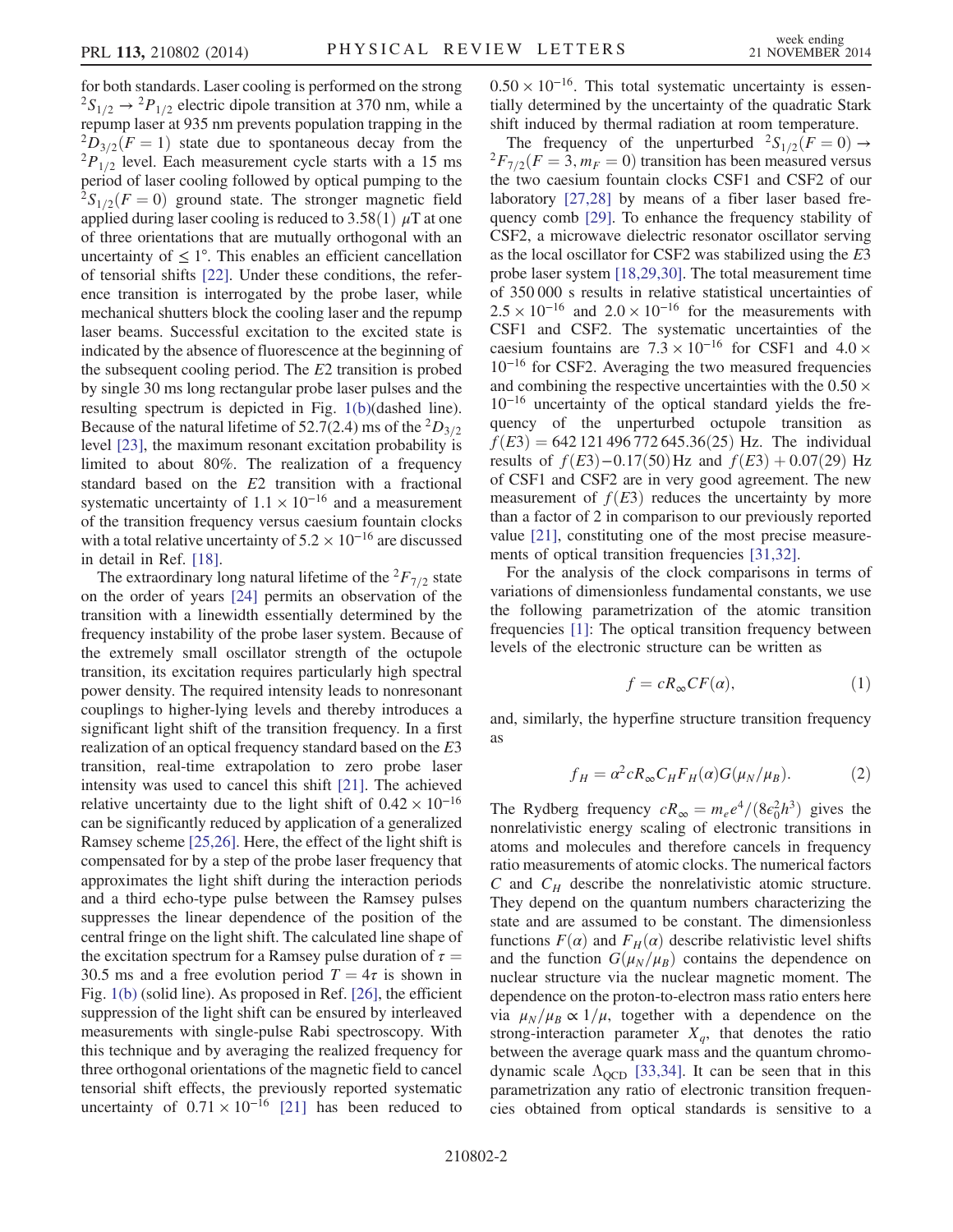variation of  $\alpha$  only. Ratios of electronic to hyperfine transition frequencies are sensitive to variations of  $\alpha$ ,  $\mu$ , and  $X_a$ . So-called absolute frequencies of optical frequency standards measured with reference to caesium clocks and expressed in the unit Hz of the international system of units (SI) can easily be converted into this type of ratio by dividing the frequency by the conventional value of the  $133<sub>CS</sub>$  ground state hyperfine transition frequency of 9 192 631 770 Hz. Allowing for variations of  $\alpha$ ,  $\mu$ , and  $X_q$ , the relative change of a frequency ratio  $R = f/f_H$  is given by

$$
\frac{1}{R}\frac{dR}{dt} = (K - K_H - 2)\frac{1}{\alpha}\frac{d\alpha}{dt} + \frac{1}{\mu}\frac{d\mu}{dt} - \kappa\frac{1}{X_q}\frac{dX_q}{dt},\qquad(3)
$$

where the sensitivity factors  $K$  and  $\kappa$  are determined by

$$
K = \frac{1}{F} \frac{dF}{d\alpha} \tag{4}
$$

and

$$
\kappa = \frac{1}{G} \frac{dG}{dX_a} \tag{5}
$$

and can be obtained from atomic and nuclear structure calculations [\[20,33,34\]](#page-3-17). A search for variations of  $\alpha$  and  $\mu$ with caesium clocks benefits from the finding that the sensitivity of the  $133Cs$  ground state hyperfine frequency to variations of the quark masses is much smaller than to variations of  $\alpha$  and  $\mu$ : For <sup>133</sup>Cs,  $\kappa$ (Cs) = 0.002 [\[34\]](#page-4-1) and  $K_H(C_s) = 0.83$  [\[33\].](#page-4-0)

Table [1](#page-2-0) summarizes the limits on temporal variations of absolute frequencies for the four optical transitions for which the most precise data are available, including the two  $171\text{Yb}^+$  transitions investigated in this experiment. Using this data a linear regression of  $(1/R)dR/dt$  as a function of  $K - K_H(Cs) - 2$  can be performed, yielding  $(1/a)d\alpha/dt$ as the slope (see Fig. [2](#page-2-1)). The value of  $(1/\mu)d\mu/dt$  can be obtained from the intercept, after subtracting a small contribution for a possible variation of the quark masses, for which we use the result

$$
\kappa(\text{Cs})\frac{1}{X_q}\frac{dX_q}{dt} = 0.14(9) \times 10^{-16} / \text{yr}
$$
 (6)

<span id="page-2-0"></span>TABLE I. Experimental limits on temporal variations of optical atomic transition frequencies relative to Cs clocks. The sensitivity factors K to changes of  $\alpha$  are taken from Ref. [\[20\]](#page-3-17).

| Atom, transition                                                                                                | K     | $(1/R)dR/dt$ $(10^{-16}/yr)$ Reference |                   |
|-----------------------------------------------------------------------------------------------------------------|-------|----------------------------------------|-------------------|
| <sup>87</sup> Sr, <sup>1</sup> S <sub>0</sub> $\rightarrow$ <sup>3</sup> P <sub>0</sub>                         | 0.062 | $-3.3 \pm 3.0$                         | $\left[32\right]$ |
| ${}^{171}\text{Yb}^+$ , ${}^2S_{1/2} \rightarrow {}^2D_{3/2}$                                                   | 1.0   | $0.5 \pm 1.9$                          | [18]              |
| <sup>171</sup> Yb <sup>+</sup> , <sup>2</sup> S <sub>1/2</sub> $\rightarrow$ <sup>2</sup> F <sub>7/2</sub> -6.0 |       | $0.2 \pm 4.1$                          | this work         |
| <sup>199</sup> Hg <sup>+</sup> , <sup>2</sup> S <sub>1/2</sub> $\rightarrow$ <sup>2</sup> D <sub>5/2</sub> -2.9 |       | $3.7 \pm 3.9$                          | $\left[35\right]$ |

<span id="page-2-1"></span>

FIG. 2. Relative temporal changes of ratios  $R$  between optical transition frequencies and the  $133\text{Cs}$  ground state hyperfine transition frequency, versus the sensitivity of the respective combination of transitions to changes of  $\alpha$  (see Table [1\)](#page-2-0). The solid line is the result of a weighted linear regression. A nonzero slope of this line would indicate a variation of  $\alpha$ , while the intercept is predominantly determined by a variation of  $\mu$ .

that has been inferred from a comparison of the  $87Rb$  and  $133Cs$  hyperfine frequencies [\[15\]](#page-3-18).

The result for the data in Table [1](#page-2-0) is

$$
\frac{1}{\alpha} \frac{d\alpha}{dt} = -0.22(59) \times 10^{-16} / \text{yr}
$$
 (7)

$$
\frac{1}{\mu}\frac{d\mu}{dt} = -0.5(2.4) \times 10^{-16} / \text{yr}
$$
 (8)

and is consistent with the constancy of these constants.

Combining these results with other stringent limits on  $(1/\alpha)d\alpha/dt$  obtained from comparisons of transition frequencies in Al<sup>+</sup> and Hg<sup>+</sup> [\[14\]](#page-3-5) and in Dy [\[36\]](#page-4-2) constrains  $(1/\mu)d\mu/dt$  further. Figure [3](#page-2-2) shows limits obtained from individual experiments as stripes marking the  $1\sigma$ -

<span id="page-2-2"></span>

FIG. 3 (color online). Constraints on temporal variations of  $\alpha$ and  $\mu$  from comparisons of atomic transition frequencies from Refs. [\[14,18,32,35,36\]](#page-3-5) and this work. Filled stripes mark the  $1\sigma$ uncertainty regions of individual measurements and the central blank region is bounded by the standard uncertainty ellipse resulting from the combination of all data.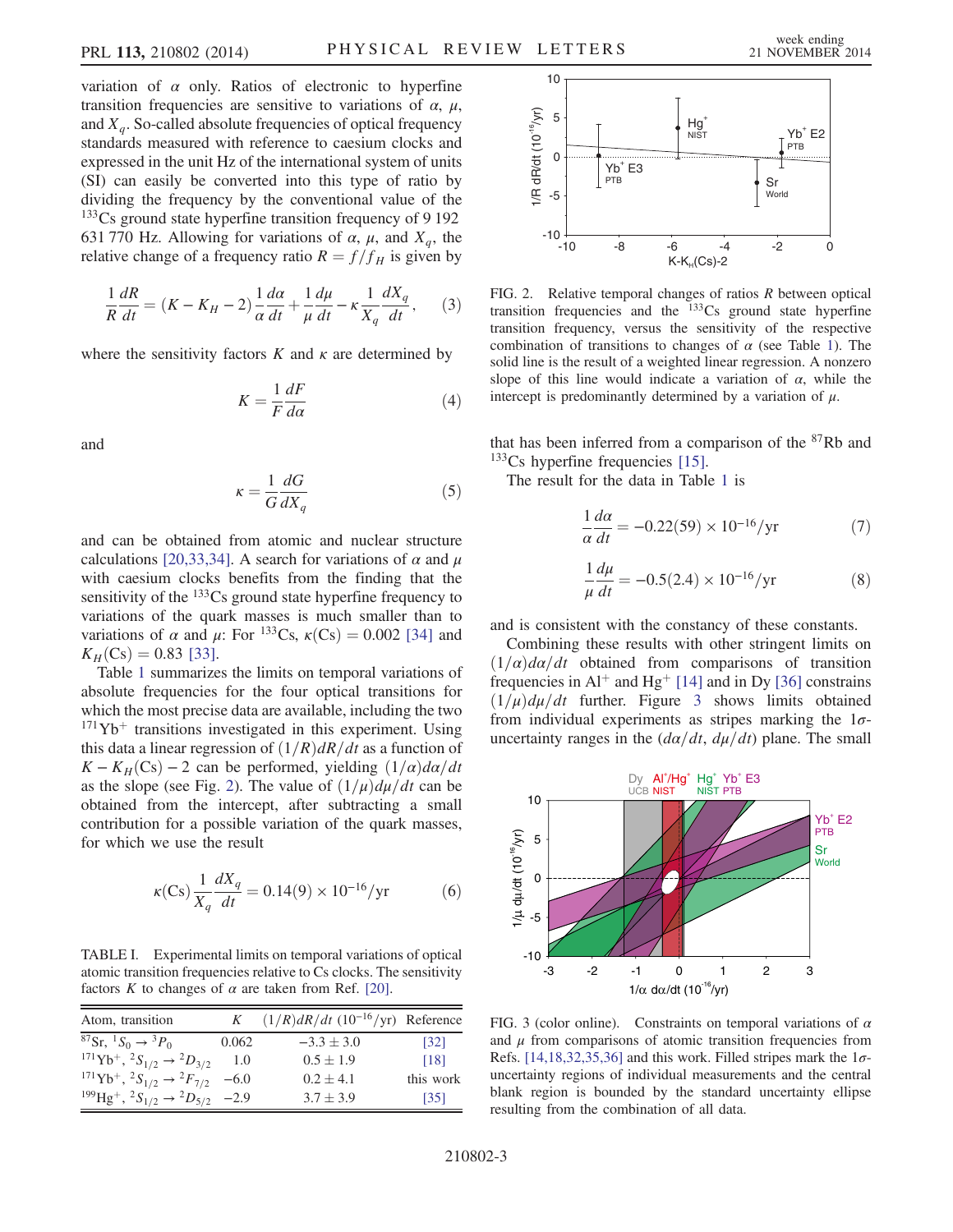contribution from  $dX_a/dt$  is contained in the positions and widths of the stripes for the  $Yb^+$ ,  $Hg^+$ , and Sr absolute frequency measurements. Also shown is the standard uncertainty ellipse [\[37\],](#page-4-4) calculated as the contour with normalized quadratic deviation  $\chi^2 = 1 + \chi^2_{\text{min}}$ , where  $\chi^2_{\text{min}} = 2.38$  is the minimum found in the least-squares fit. Taking the projections of the ellipse on the coordinate axes as the uncertainty ranges, one obtains

$$
\frac{1}{\alpha} \frac{d\alpha}{dt} = -0.20(20) \times 10^{-16} / \text{yr},\tag{9}
$$

$$
\frac{1}{\mu} \frac{d\mu}{dt} = -0.5(1.6) \times 10^{-16} / \text{yr.}
$$
 (10)

The limit on changes of  $\mu$  is about 2 times more stringent than from the most comprehensive previous analysis that was done without the recent data from  $Yb^{+}$  [\[15\].](#page-3-18)

Future progress in the uncertainty of  $d\alpha/dt$  can be expected from direct measurements of optical frequency ratios because lower systematic uncertainties than in measurements with caesium clocks can be obtained. From the measurements reported here and in [\[18\]](#page-3-6) one obtains for the ratio of the two  $Yb^+$  reference frequencies  $f(E3)/f(E2) = 0.932 829 404 530 966 29(55)$ . The relative uncertainty of  $5.9 \times 10^{-16}$  is dominated by the systematic uncertainty of the caesium fountain clocks of  $5.4 \times 10^{-16}$ . The latter represents an upper limit because some contributions to the systematic shift can be assumed to influence both measurements in the same way.

This work was supported by Deutsche Forschungsgemeinschaft in QUEST and by the European Metrology Research Programme (EMRP) in project SIB04. The EMRP is jointly funded by the EMRP participating countries within EURAMET and the European Union.

Note added.—A related analysis, using part of the data on  $Yb<sup>+</sup>$  presented here together with independent measurements of  $Yb<sup>+</sup>$  frequencies at the National Physical Laboratory is presented in [\[38\].](#page-4-5)

<span id="page-3-1"></span><span id="page-3-0"></span>[\\*](#page-0-1) ekkehard.peik@ptb.de

- [1] S. G. Karshenboim, [Can. J. Phys.](http://dx.doi.org/10.1139/p00-045) 78, 639 (2000).
- <span id="page-3-2"></span>[2] J.-P. Uzan, [Rev. Mod. Phys.](http://dx.doi.org/10.1103/RevModPhys.75.403) 75, 403 (2003).
- <span id="page-3-3"></span>[3] J.D. Barrow, [Phil. Trans. R. Soc. A](http://dx.doi.org/10.1098/rsta.2005.1634) 363, 2139 (2005).
- [4] J.-P. Uzan, [Living Rev. Relativity](http://dx.doi.org/10.12942/lrr-2011-2) 14 (2011).
- [5] P. Jordan, Z. Phys. 113[, 660 \(1939\).](http://dx.doi.org/10.1007/BF01340095)
- [6] J. K. Webb, M. T. Murphy, V. V. Flambaum, V. A. Dzuba, J. D. Barrow, C. W. Churchill, J. X. Prochaska, and A. M. Wolfe, Phys. Rev. Lett. 87[, 091301 \(2001\).](http://dx.doi.org/10.1103/PhysRevLett.87.091301)
- [7] E. Reinhold, R. Buning, U. Hollenstein, A. Ivanchik, P. Petitjean, and W. Ubachs, [Phys. Rev. Lett.](http://dx.doi.org/10.1103/PhysRevLett.96.151101) 96, 151101 [\(2006\).](http://dx.doi.org/10.1103/PhysRevLett.96.151101)
- [8] J. K. Webb, J. A. King, M. T. Murphy, V. V. Flambaum, R. F. Carswell, and M. B. Bainbridge, [Phys. Rev. Lett.](http://dx.doi.org/10.1103/PhysRevLett.107.191101) 107, [191101 \(2011\).](http://dx.doi.org/10.1103/PhysRevLett.107.191101)
- <span id="page-3-4"></span>[9] R. Srianand, H. Chand, P. Petitjean, and B. Aracil, [Phys.](http://dx.doi.org/10.1103/PhysRevLett.92.121302) Rev. Lett. 92[, 121302 \(2004\).](http://dx.doi.org/10.1103/PhysRevLett.92.121302)
- [10] S.A. Levshakov, I.I. Agafonova, P. Molaro, and D. Reimers, Mem. Soc. Astron. Ital. 80, 850 (2009).
- [11] J. A. King, J. K. Webb, M. T. Murphy, and R. F. Carswell, Phys. Rev. Lett. 101[, 251304 \(2008\).](http://dx.doi.org/10.1103/PhysRevLett.101.251304)
- [12] R. I. Thompson, J. Bechtold, J. H. Black, D. Eisenstein, X. Fan, R. C. Kennicutt, C. Martins, J. X. Prochaska, and Y. L. Shirley, Astrophys. J. 703[, 1648 \(2009\)](http://dx.doi.org/10.1088/0004-637X/703/2/1648).
- [13] J. Bagdonaite, M. Daprà, P. Jansen, H. L. Bethlem, W. Ubachs, S. Muller, C. Henkel, and K. M. Menten, [Phys.](http://dx.doi.org/10.1103/PhysRevLett.111.231101) Rev. Lett. 111[, 231101 \(2013\).](http://dx.doi.org/10.1103/PhysRevLett.111.231101)
- <span id="page-3-5"></span>[14] T. Rosenband, D. Hume, P. Schmidt, C. Chou, A. Brusch, L. Lorini, W. Oskay, R. Drullinger, T. Fortier, J. Stalnaker, S. Diddams, W. Swann, N. Newbury, W. Itano, D. Wineland, and J. Bergquist, Science 319[, 1808 \(2008\)](http://dx.doi.org/10.1126/science.1154622).
- <span id="page-3-18"></span>[15] J. Guéna, M. Abgrall, D. Rovera, P. Rosenbusch, M. E. Tobar, P. Laurent, A. Clairon, and S. Bize, [Phys. Rev. Lett.](http://dx.doi.org/10.1103/PhysRevLett.109.080801) 109[, 080801 \(2012\).](http://dx.doi.org/10.1103/PhysRevLett.109.080801)
- [16] F. Luo, K. A. Olive, and J.-P. Uzan, [Phys. Rev. D](http://dx.doi.org/10.1103/PhysRevD.84.096004) 84, [096004 \(2011\).](http://dx.doi.org/10.1103/PhysRevD.84.096004)
- [17] M. C. Ferreira, M. D. Juliao, C. J. A. P. Martins, and A. M. R. V. L. Monteiro, Phys. Rev. D 86[, 125025 \(2012\).](http://dx.doi.org/10.1103/PhysRevD.86.125025)
- <span id="page-3-6"></span>[18] Chr. Tamm, N. Huntemann, B. Lipphardt, V. Gerginov, N. Nemitz, M. Kazda, S. Weyers, and E. Peik, [Phys. Rev. A](http://dx.doi.org/10.1103/PhysRevA.89.023820) 89, [023820 \(2014\).](http://dx.doi.org/10.1103/PhysRevA.89.023820)
- <span id="page-3-7"></span>[19] S. N. Lea, [Rep. Prog. Phys.](http://dx.doi.org/10.1088/0034-4885/70/9/R01) **70**, 1473 (2007).
- <span id="page-3-17"></span>[20] V. V. Flambaum and V. A. Dzuba, [Can. J. Phys.](http://dx.doi.org/10.1139/p08-072) 87, 25 [\(2009\).](http://dx.doi.org/10.1139/p08-072)
- <span id="page-3-11"></span>[21] N. Huntemann, M. Okhapkin, B. Lipphardt, S. Weyers, Chr. Tamm, and E. Peik, Phys. Rev. Lett. 108[, 090801 \(2012\)](http://dx.doi.org/10.1103/PhysRevLett.108.090801).
- <span id="page-3-8"></span>[22] W. Itano, [J. Res. Natl. Inst. Stand. Technol.](http://dx.doi.org/10.6028/jres.105.065) **105**, 829 (2000).
- <span id="page-3-9"></span>[23] N. Yu and L. Maleki, *Phys. Rev. A* **61**[, 022507 \(2000\).](http://dx.doi.org/10.1103/PhysRevA.61.022507)
- <span id="page-3-10"></span>[24] M. Roberts, P. Taylor, G. P. Barwood, W. R. C. Rowley, and P. Gill, Phys. Rev. A 62[, 020501 \(2000\).](http://dx.doi.org/10.1103/PhysRevA.62.020501)
- <span id="page-3-12"></span>[25] V. I. Yudin, A. V. Taichenachev, C. W. Oates, Z. W. Barber, N. D. Lemke, A. D. Ludlow, U. Sterr, C. Lisdat, and F. Riehle, Phys. Rev. A 82[, 011804 \(2010\).](http://dx.doi.org/10.1103/PhysRevA.82.011804)
- <span id="page-3-13"></span>[26] N. Huntemann, B. Lipphardt, M. Okhapkin, Chr. Tamm, E. Peik, A. V. Taichenachev, and V. I. Yudin, [Phys. Rev. Lett.](http://dx.doi.org/10.1103/PhysRevLett.109.213002) 109[, 213002 \(2012\).](http://dx.doi.org/10.1103/PhysRevLett.109.213002)
- <span id="page-3-14"></span>[27] S. Weyers, U. Hübner, R. Schröder, Chr. Tamm, and A. Bauch, Metrologia 38[, 343 \(2001\).](http://dx.doi.org/10.1088/0026-1394/38/4/7)
- [28] V. Gerginov, N. Nemitz, S. Weyers, R. Schröder, D. Griebsch, and R. Wynands, Metrologia 47[, 65 \(2010\).](http://dx.doi.org/10.1088/0026-1394/47/1/008)
- <span id="page-3-15"></span>[29] B. Lipphardt, G. Grosche, U. Sterr, Chr. Tamm, S. Weyers, and H. Schnatz, [IEEE Trans. Instrum. Meas.](http://dx.doi.org/10.1109/TIM.2008.2007051) 58, 1258 [\(2009\).](http://dx.doi.org/10.1109/TIM.2008.2007051)
- [30] S. Weyers, B. Lipphardt, and H. Schnatz, [Phys. Rev. A](http://dx.doi.org/10.1103/PhysRevA.79.031803) 79, [031803 \(2009\).](http://dx.doi.org/10.1103/PhysRevA.79.031803)
- <span id="page-3-16"></span>[31] S. Falke, N. Lemke, C. Grebing, B. Lipphardt, S. Weyers, V. Gerginov, N. Huntemann, C. Hagemann, A. Al-Masoudi, S. Häfner, S. Vogt, U. Sterr, and C. Lisdat, [New J. Phys.](http://dx.doi.org/10.1088/1367-2630/16/7/073023) 16, [073023 \(2014\).](http://dx.doi.org/10.1088/1367-2630/16/7/073023)
- <span id="page-3-19"></span>[32] R. Le Targat, L. Lorini, Y. Le Coq, M. Zawada, J. Guna, M. Abgrall, M. Gurov, P. Rosenbusch, D. G. Rovera, B. Nagrny, R. Gartman, P. G. Westergaard, M. E. Tobar, M. Lours, G. Santarelli, A. Clairon, S. Bize, P. Laurent, P.